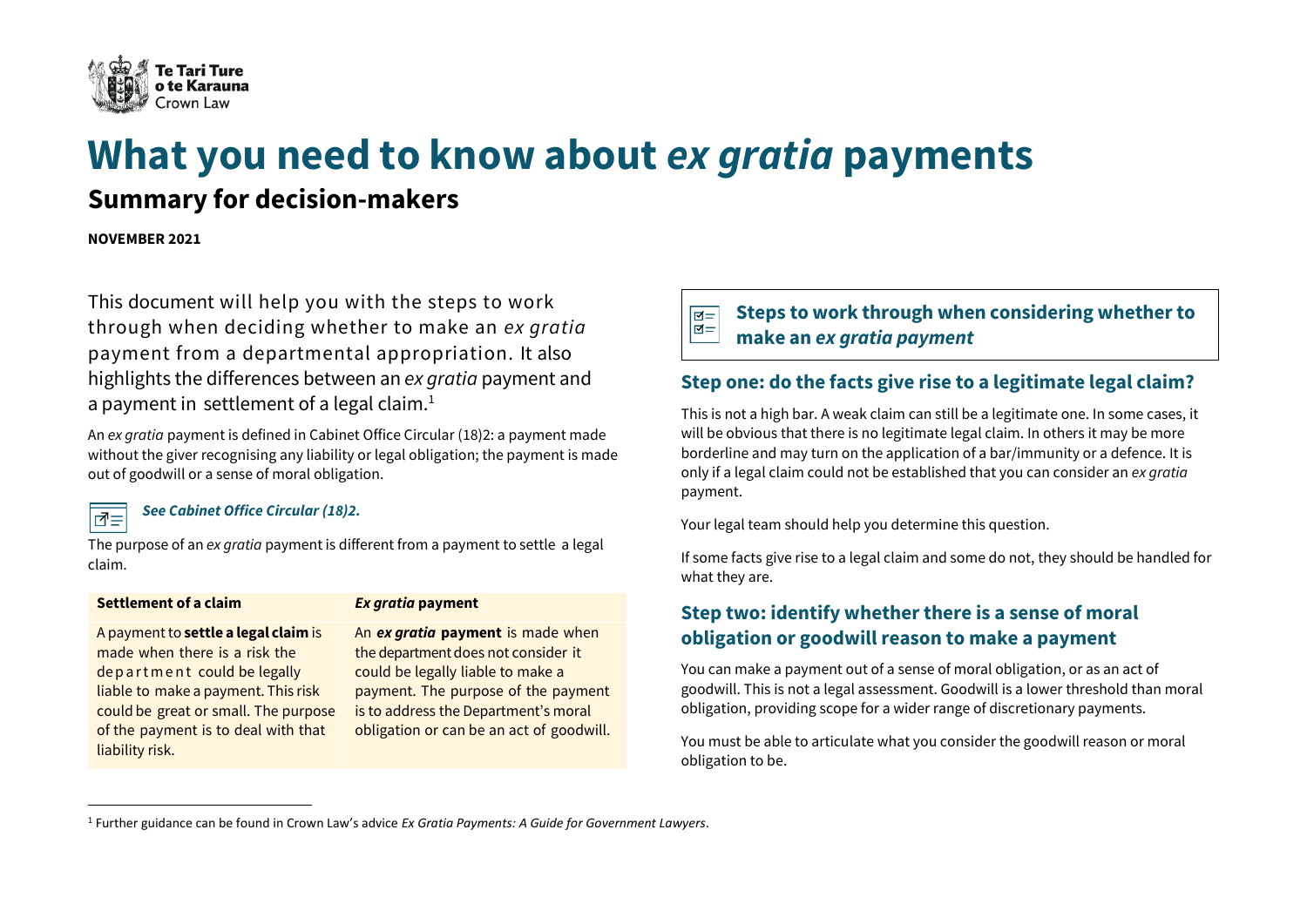

Here are some considerations that will help you identify whether a moral obligation or goodwill reason exists. Each situation will turn on its particular facts, assessed in light of the relevant context:

- The nature of the relationship between your department and the individual.
- The extent to which the situation has arisen because of your department's actions or involvement. "Fault" is not a prerequisite.
- The degree and type of loss/harm suffered.
- Any Te Tiriti/ Treaty matters that may arise on the facts.
- The individual's personal circumstances, and any contribution the individual made to the situation.

#### **Step three: if a sense of moral obligation or goodwill reason has been identified, should a payment be offered?**

Exercise your judgement. Consider the bigger picture. Here are some prompts:

- Why is there no legitimate legal claim in this case? Would an *ex gratia* payment undermine the underlying policy or principle?
- What else can you offer to help put matters right for the individual? You could ask the individual this question too.
- Would a payment be consistent with payments made in other situations raising comparable values or social expectations?
- What is the precedent effect of making a payment?

Not all mistakes by your department require (or would justify) an *ex gratia* payment.

#### **Step four: how much should be offered?**

The amount of the *ex gratia* payment will depend on the loss/harm suffered and being acknowledged (specific financial losses, and intangible harm such as distress),

and the nature of the moral obligation or goodwill sentiment. Comparators should be identified.



The tax implications will depend on the nature of the loss which the payment is intended to compensate for, assessed in the hands of the recipient. In general, if the loss is of a personal nature (such as stress and anxiety) it is unlikely the payment will be subject to income tax. If compensating for loss of income or profits, it will generally be subject to income tax obligations.

#### **Step five: what approval is needed?**

Cabinet has set rules about who needs to approve *ex gratia* payments and payments to settle legal claims.

#### *See [Cabinet Office Circular \(18\)2](https://dpmc.govt.nz/publications/co-18-2-proposals-financial-implications-and-financial-authorities) at paragraph 70.*  लि≡

| Settlement of a claim                                                                                                               | Ex gratia payment                                                                                                                   |
|-------------------------------------------------------------------------------------------------------------------------------------|-------------------------------------------------------------------------------------------------------------------------------------|
| $$150,000$ or less:<br>- CE<br>or delegate<br>\$150,000-\$750,000:<br><b>Appropriation Minister</b><br>More than \$750,000: Cabinet | \$30,000 or less: CE or delegate<br>\$30,000-\$75,000:<br><b>Appropriation Minister</b><br>More than \$75,000: Cabinet<br>$\bullet$ |

These amounts include "all associated costs" – for example, any legal costs you may offer to pay.

A proposal to settle a claim under \$75,000 should be certified by your Chief Legal Advisor. A proposal to settle a claim over \$75,000 should be endorsed by Te Tari Ture o te Karauna, the Crown Law Office.

The Circular does not require legal certification for *ex gratia* payments. But this may be required by your internal delegations or policies.